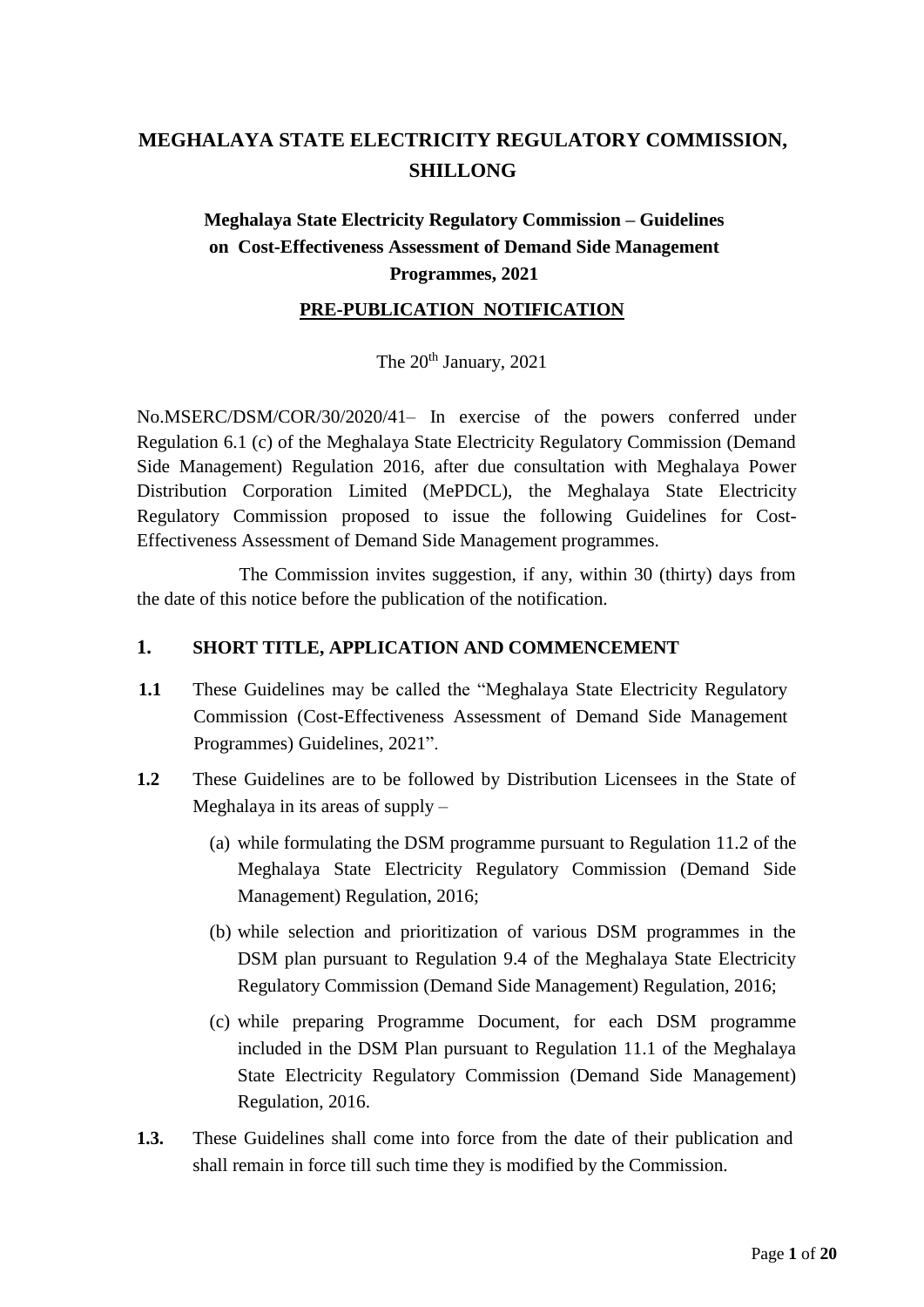#### **2. DEFINITIONS**

- **2.1**. In these Regulations unless the context otherwise requires:
	- (a) "**Act**" means the Electricity Act, 2003 (36 of 2003) and amended from time to time;
	- (b) "**Avoided Costs"** means the incremental costs that are avoided by the capacity (generation), distribution  $\&$  transmission due to energy efficiency Distribution Licensee on power purchases and system upgradation in DSM measures/programmes. All cost savings resulting from efficiency measures are counted as "avoided cost" benefits;
	- (c) "**Commission"** means the Meghalaya State Electricity Regulatory Commission;
	- (d) **"Cost Effectiveness**" means an indicator of the relative performance or economic attractiveness of any investment in DSM programme or when compared to the costs of energy produced and delivered in the absence of such an investment;
	- (e) **"Demand Side Management" (DSM)** means the action(s) of a the demand side of electricity) and shall include any increase/ decrease in the demand, shifting the demand between high and low peak periods, managing the intermittent load demands, etc., with the objective of Distribution Licensee to stimulate changes in the pattern of end-use (i.e., reducing the power purchase and/ or Distribution Licensee's costs;
	- (f) **"DSM Consultation Committee**" means a Committee set up to facilitate the DSM programme approval process for the Commission.
	- (g) **"Demand-Side Resource**" means a saving in consumption (kWh) and/or demand (kW/KVA) available as a result of implementation of DSM programme and expressed in terms of Quantum {as to how much (kWh and/or kW) is available}; Time {as to when (time of day, days, season)}; and Cost ( as to what cost).
	- means the measures or programmes to bring about or to improve energy efficiency, to stimulate consumers to use energy more efficiently and switch over to energy efficiency devices/ appliances/ equipments/ **(h) "Energy Efficiency Measures"** or **"Energy Efficiency Programmes"** technologies, etc., which reduces both energy demand and energy consumption;
	- activities to evaluate, monitor, measure and verify performance or other (i) **"Evaluation, Measurement and Verification (EM&V)"** means the aspects of energy efficiency programmes or their market environment;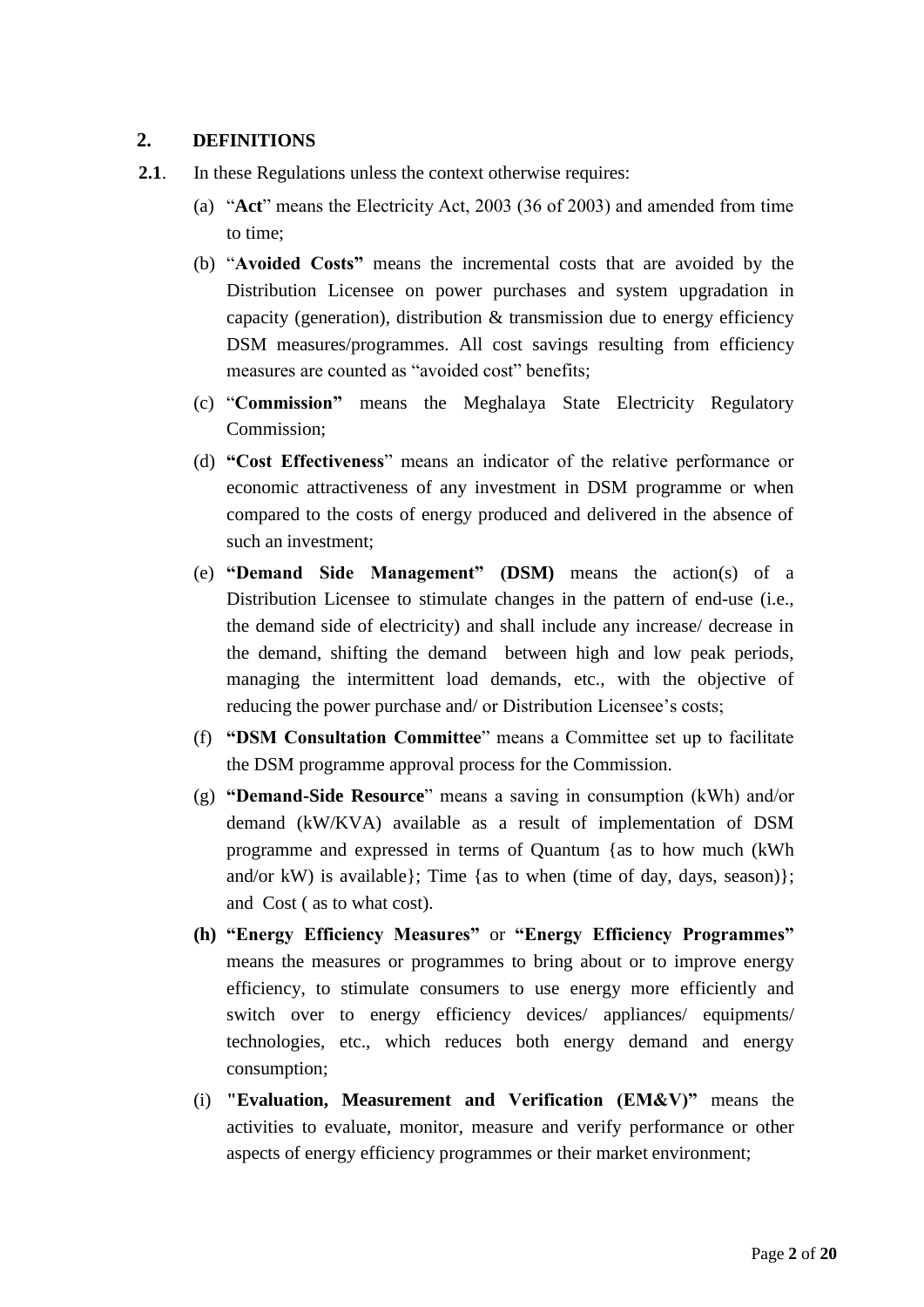- measures installed under the programme are still in place and operable; or (j) **"Life"** means an estimate of the median number of years that the DSM warranted years of service or as defined by DSM Consultation Committee;
- (k) **"Load Research"** means an activity embracing the measurement and study of the characteristics of electric loads to provide a thorough and reliable knowledge of trends, and general behaviour of the load characteristics of the customers serviced by the electrical industry;
- (l) "**Regulations**" means the Meghalaya State Electricity Regulatory Commission (Demand Side Management), Regulations, 2016.
- **2.2** All other expressions used herein but not specifically defined in these Guidelines, though defined in the Act and the Regulations shall have the meaning assigned to them in the Act and the Regulations.

#### **3. BASIC PRINCIPLES**

- **3.1** Every Distribution Licensee shall adhere to the implementation framework specified in the Meghalaya State Electricity Regulatory Commission (Demand Side Management) Regulations, 2016 and submit the required DSM programmes and plans for the Commission's approval in accordance with the said regulations.
- **3.2** Distribution Licensees shall be guided by these Guidelines
	- (a) while submitting DSM programmes, portfolio and DSM plans for the approval of the Commission;
	- (b) while submitting to the Commission the impact on energy and demand, together with the cost-benefit analysis as included in Annual Revenue Requirement (ARR).
- **3.3** While submitting the DSM programme to the Commission, the programme document shall be supplemented with relevant technical studies and other studies, including, –
	- (a) indicative assessment of the DSM programmes with reference to CEI and CCE;
	- (b) assessment of the economic-effectiveness of a DSM programme made under simple assumptions regarding some of the decision variables such as, inter alia, DSM measure/programme costs and impacts (both, energy – kWh and demand – kVA or KW), discount rate, life, escalation rate and avoided cost.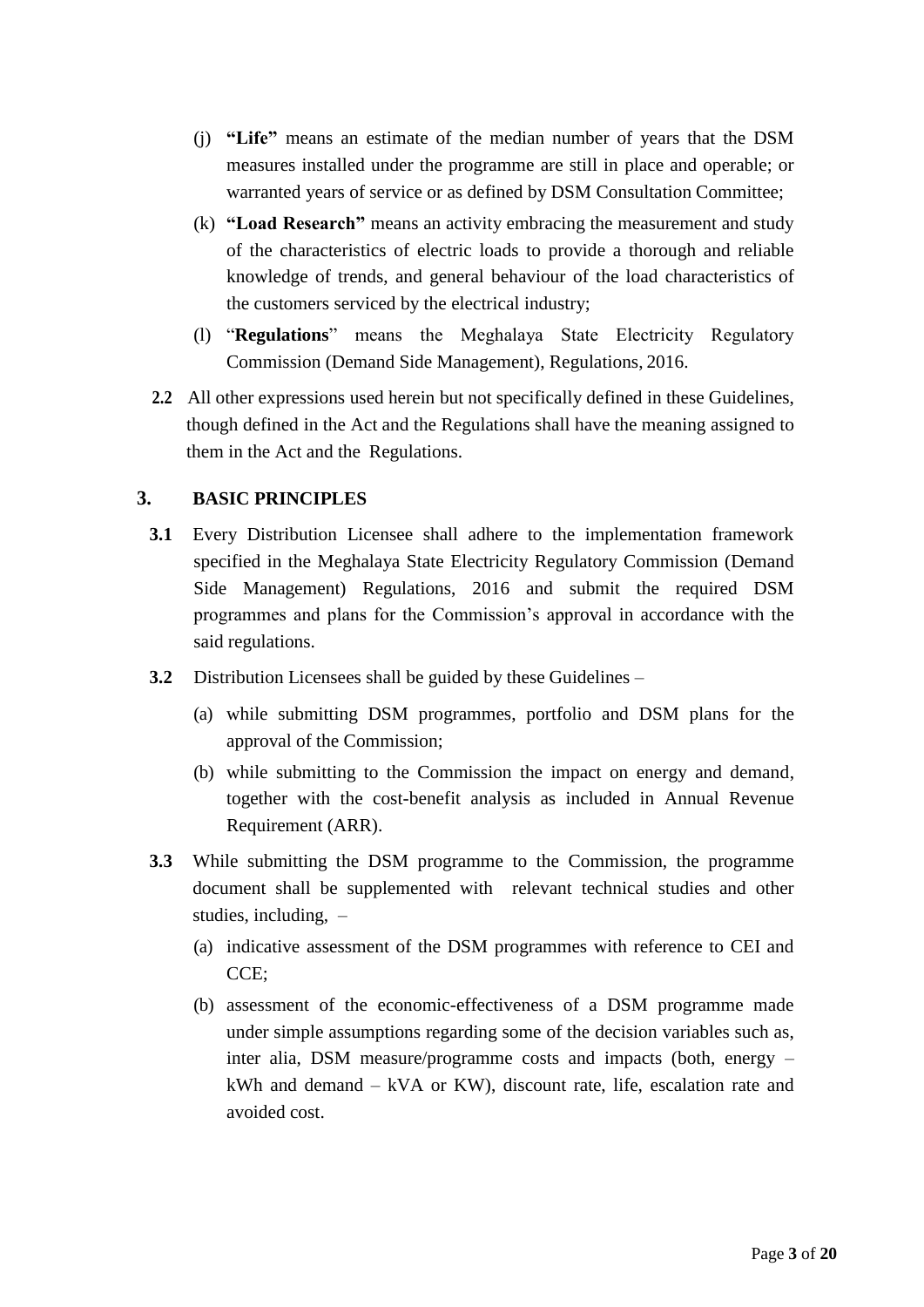#### **4. CATEGORIZATION OF DSM PROGRAMMES**

 Every DSM programme shall be categorised on the basis of the source of funding of the programme cost. The programme cost may be funded/borne fully by the Distribution Licensee or by the consumers, or may be shared between them, or the DSM programmes may be developed and funded by the Central or State Government or other Funding Agency, with/without the contribution of consumers.

Following are the five categories of DSM programmes:-

- I. DSM Programme Costs borne fully by Distribution Licensee;
- II. DSM Programme Costs borne fully by Consumers;
- III. DSM Programme Costs borne partially by the Distribution Licensee and Consumers;
- IV. DSM Programme Costs borne by Government/Funding Agency, with or without the share of Distribution Licensee;
- V. DSM Programme Costs borne fully by Government/Funding Agency, with or without the share of Consumers.

#### **5. COST ASSOCIATED WITH DSM PROGRAMME**

#### **5.1 Programme Cost and General Cost**

- "Programme Costs" or "General Costs', depending upon their direct or (a) Costs involved in DSM programmes are either categorized under indirect association with the DSM programme;
- (b) "Programme Costs" are those incurred to undertake programme related activities such as design, development and implementation of the DSM programme, monitoring & reporting and Evaluation, Measurement & Verification (E, M & V), etc;
- (c) "General Costs" are those associated with general DSM activities such as load and market research, technical potential assessment, energy audit, are not specific to any DSM programme. As such, general cost may have direct measurable benefit to more than one DSM programme. Thus, Distribution Licensee shall have to perform cost benefit analysis to design and development of the DSM plans and administrative costs, which apportion or assigning the cost to a specific DSM programme.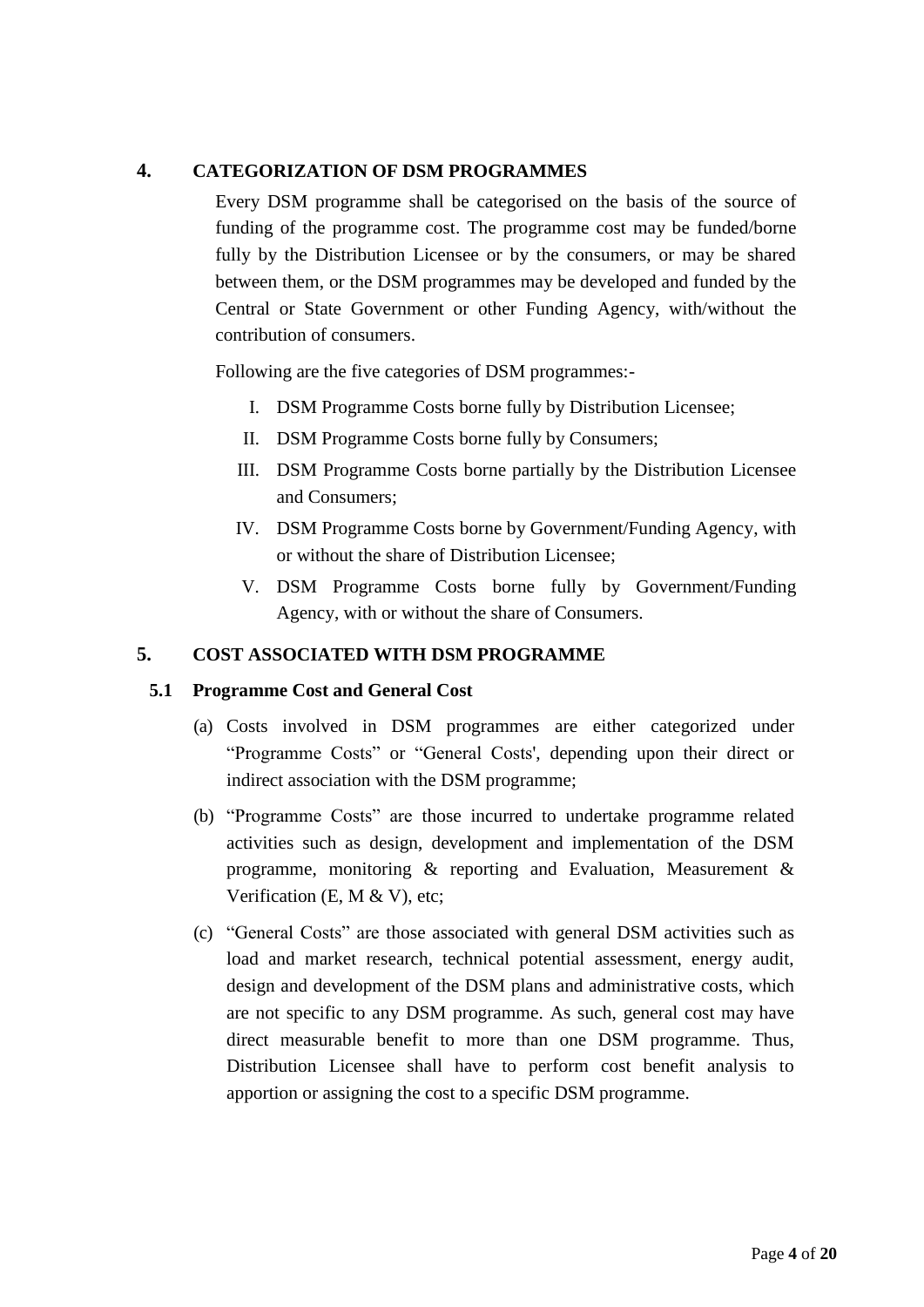| Category       | Activity                                                                 | Description                                                                                                                                                                                                                                                                            |
|----------------|--------------------------------------------------------------------------|----------------------------------------------------------------------------------------------------------------------------------------------------------------------------------------------------------------------------------------------------------------------------------------|
| C1             | Cost of design,<br>development and<br>implementation of<br>DSM programme | Costs associated with design, development and<br>implementation of DSM programme including<br>cost of manpower involved, either partly or<br>entirely, through the Distribution Licensee<br>and/or<br>of<br>the<br>third<br>party<br>(contractor/<br>consultant).                      |
| C <sub>2</sub> | Capital Cost                                                             | replacement of old inefficient<br>for<br>Costs<br>appliances or equipment, etc., which may be<br>borne either by the Distribution Licensee or<br>consumers, or may even be shared between<br>them, depending upon the funding of the DSM<br>programme.                                 |
| C <sub>3</sub> | Cost of<br>Installation of<br>Efficient<br>Appliances, etc               | associated with installation of new<br><b>Costs</b><br>efficient appliances/equipment, etc., in respect<br>of C2 above are to be borne by the respective<br>funding party (ies) for the replacement of old<br>ones.                                                                    |
| C <sub>4</sub> | <b>Annual Operation</b><br>and Maintenance<br>Costs                      | Costs pertaining to O&M of appliances/<br>equipment in respect of C3 above are to be<br>borne by the respective funding party (ies) for<br>the new appliances/equipments.                                                                                                              |
| C <sub>5</sub> | Monitoring and<br>Reporting                                              | Costs associated with monitoring and reporting<br>of DSM programmes as per the MSERC<br>(DSM), Regulations, 2016 shall be borne by the<br>Distribution Licensee.                                                                                                                       |
| C <sub>6</sub> | Evaluation,<br>Measurement and<br>Verification Costs                     | Costs for providing necessary support<br>to<br>Regulatory Commission or third party assigned<br>by the Commission in carrying out evaluation,<br>and<br>verification<br>work<br>measurement<br>in<br>connection with the DSM programme shall be<br>borne by the Distribution Licensee. |
| C7             | Communication<br>and Outreach<br><b>Expenses</b>                         | Costs associated with marketing $\&$ awareness<br>related activities for popularizing/ maximizing<br>consumer's participation in DSM programme<br>shall be borne by the Distribution Licensee or<br>funding agency, etc., whichever is applicable.                                     |
| C8             | <b>Third Party</b><br>Contracting                                        | Costs associated with contracting a third party<br>for activities in C1, C2, C3, C4 and C7<br>categories above or C9 below shall be borne by<br>the party which bears the cost for the activity in<br>the respective category.                                                         |

## **5.2 Category of programme costs associated with DSM activities**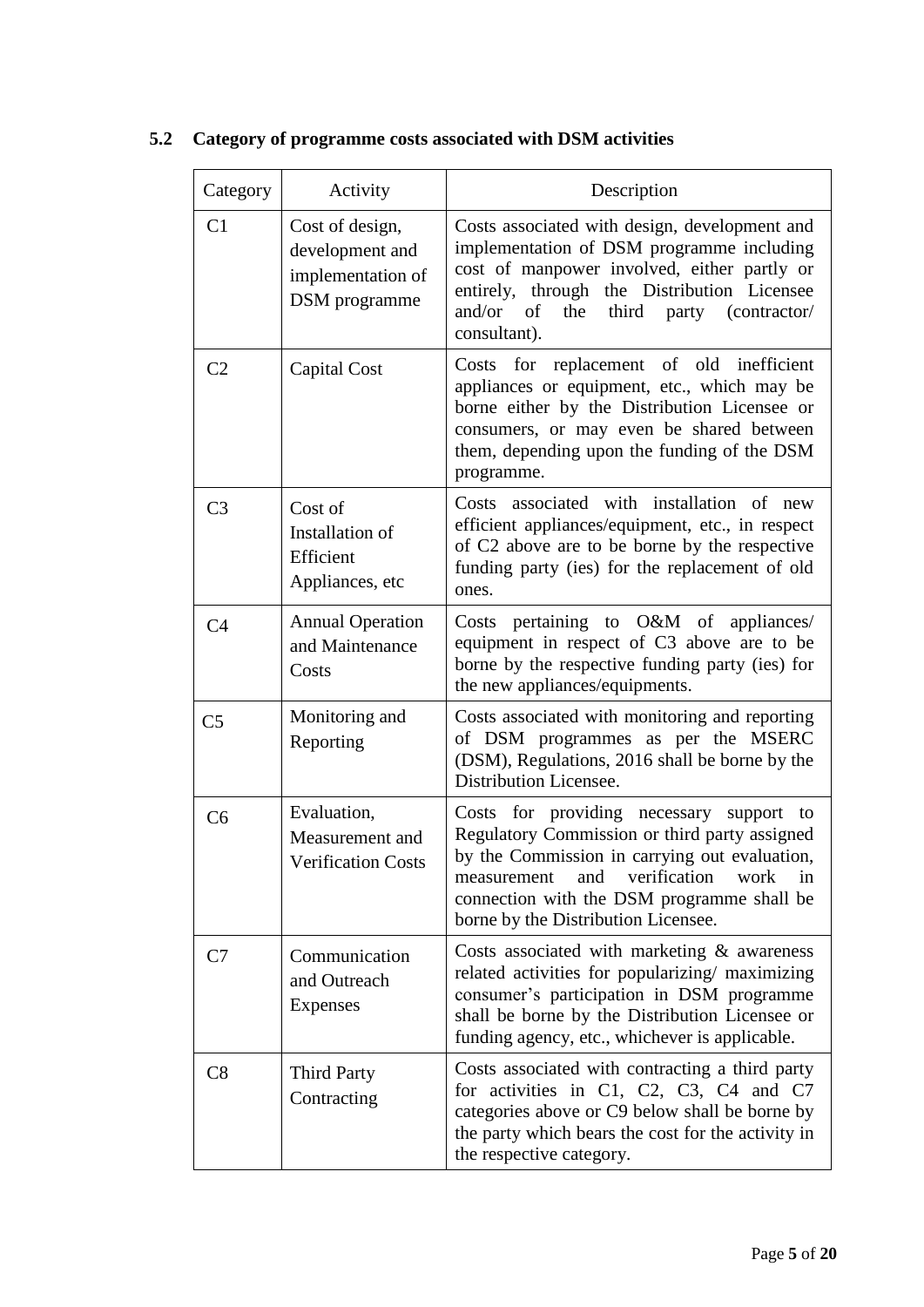| C9 | Safe Disposal | Costs for safe disposal of old/inefficient                                                   |
|----|---------------|----------------------------------------------------------------------------------------------|
|    |               | appliances/equipment shall be borne by the<br>party which bears the cost of its acquisition. |

#### **6. COVERAGE AND SCOPE OF COST EFFECTIVE ASSESSMENT**

 The cost-effectiveness evaluation of DSM programme shall include the following approach –

- (a) The cost-effectiveness of DSM programme can be viewed from a variety of perspectives, each of which lead to a specific standard cost-effectiveness test. These Guidelines for the State of Meghalaya covers assessment of DSM programme only from the perspectives of Distribution Licensee and Consumers;
- (b) Assessment of DSM programme through standard Cost-effectiveness tests, namely, total resource cost test, ratepayer-impact measure, life-cycle revenue impact, participant cost test and societal cost test.

Details of cost-effectiveness assessment of DSM programme (a above) and costeffectiveness tests (b above) are described in Para 7 and 8 below.

## **7 CRITERIA FOR ASSESSMENT OF DSM PROGRAMMES FROM DIFFERENT PERSPECTIVES**

 These Guidelines covers the cost-effectiveness assessment of DSM programme only from the perspective of Distribution Licensee perspective and consumers.

## **(a) Criteria for Assessment of DSM Programme from the Perspective of Distribution Licensee:**

#### **(i) Cost Effectiveness Index (CEI):-**

 "Cost Effectiveness Index" (CEI) shall be used to assess the viability CEI shall be based on 'Benefit/Cost ratio' (B/C ratio), which is sum of the present value of the benefits of DSM programme divided by of DSM programme from the perspective of Distribution Licensee. the sum of the present value of the costs associated with the DSM programme. In equation form, it is expressed as under:-

# Cost Effectiveness Index =  $\frac{PVB}{PVC}$

where,

 $PVB = present$  value of benefits  $PVC = present$  value of costs.

Here, PVB and PVC are calculated using the following formulae:-

$$
PVB = \sum_{k=1}^{n} \frac{B_k}{(1+\mathbf{d}_{\text{DL}})^k}
$$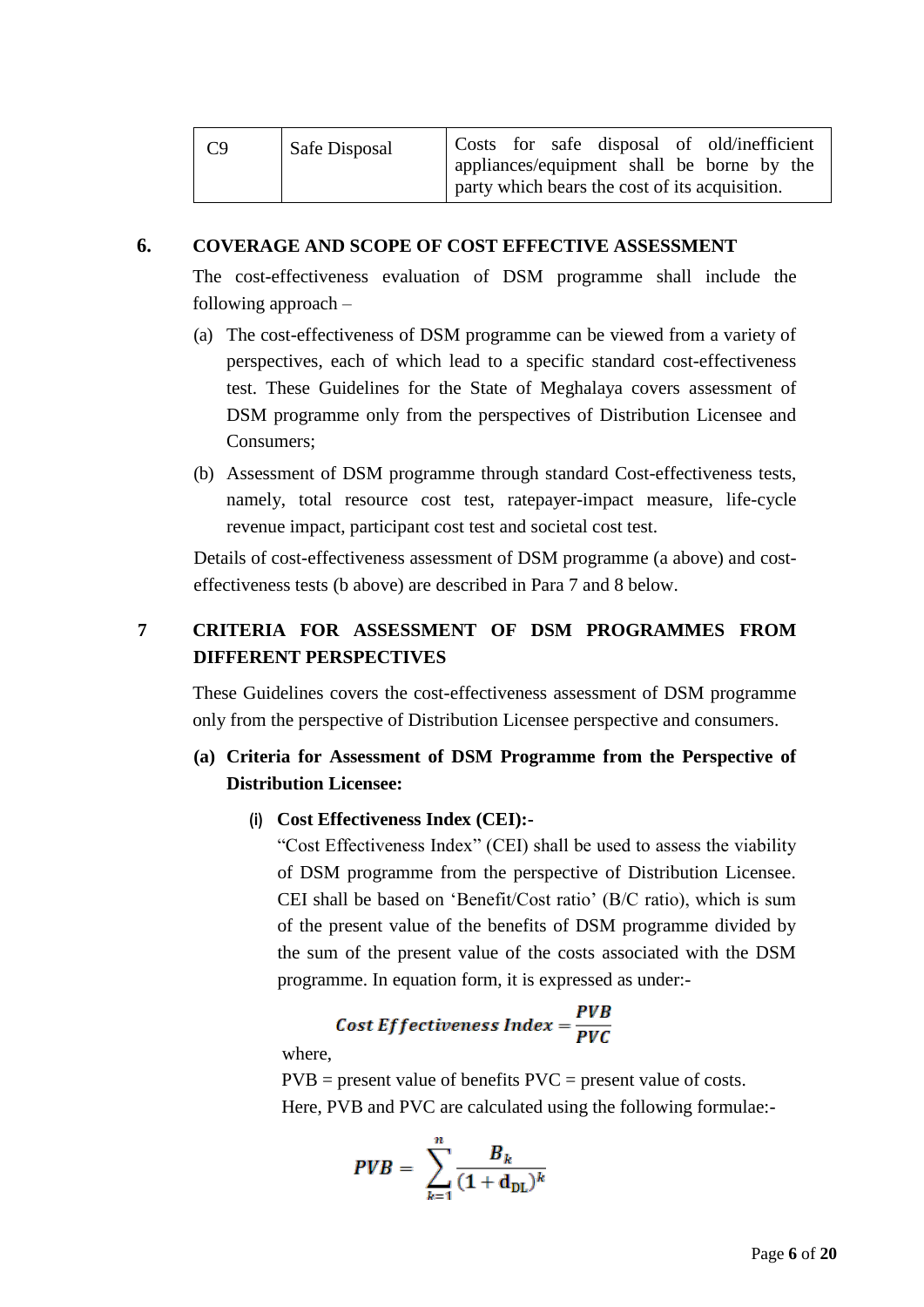$$
PVC = \sum_{k=0}^{n} \frac{C_k}{(1+\mathbf{d}_{\mathrm{DL}})^k}
$$

where,

| <b>Parameter</b>          | <b>Definition</b>                           |  |
|---------------------------|---------------------------------------------|--|
| B <sub>k</sub>            | Total benefits in the 'k'th year            |  |
| $\mathbf{C}_{\mathbf{k}}$ | Total costs in 'k'th year                   |  |
| N                         | Life of the programme                       |  |
| d <sub>DL</sub>           | Discount rate for the Distribution Licensee |  |

- subtracting revenue loss due to lower sales from the benefits to the Distribution Licensee either due to lower power procurement at the marginal cost of procurement or sale of power to other consumer category for the power surplus and **NB:** *Benefits* to the Distribution Licensee is calculated by deficits scenarios respectively. Net Benefits to the Distribution Licensee in both the scenarios are calculated using the following formulae:-
	- **Net Benefits to Distribution Licensee in Power Deficit Scenario**:-

$$
B_k = ES_k \mathbf{X} (T_{avg} - T_{tc})
$$

where,

| <b>Parameter</b> | <b>Definition</b>                                                           | <b>Example</b>                                                                                                                                                                              |
|------------------|-----------------------------------------------------------------------------|---------------------------------------------------------------------------------------------------------------------------------------------------------------------------------------------|
| B <sub>k</sub>   | Total benefits<br>in the 'k'th<br>year                                      | In power deficit scenario, benefit should<br>be quantified as sale of saved power to<br>other consumer category minus loss of<br>revenue due to lower sales to target<br>consumer category. |
| $ES_{k}$         | Energy saved<br>in 'k'th year                                               | Savings in quantum of energy due to<br>implementation of DSM programme                                                                                                                      |
| $T_{avg}$        | Average Tariff<br>(considering all<br>consumer<br>categories)<br>$Rs/J$ nit | Calculated as total revenue realisation by<br>total energy sales of the Distribution<br>Licensee                                                                                            |
| $T_{\rm tc}$     | <b>Tariff of Target</b><br>Consumer<br>Category,<br>Rs./Unit                | Revenue realized from the target<br>consumer category in the year of the<br>implementation of the DSM programme                                                                             |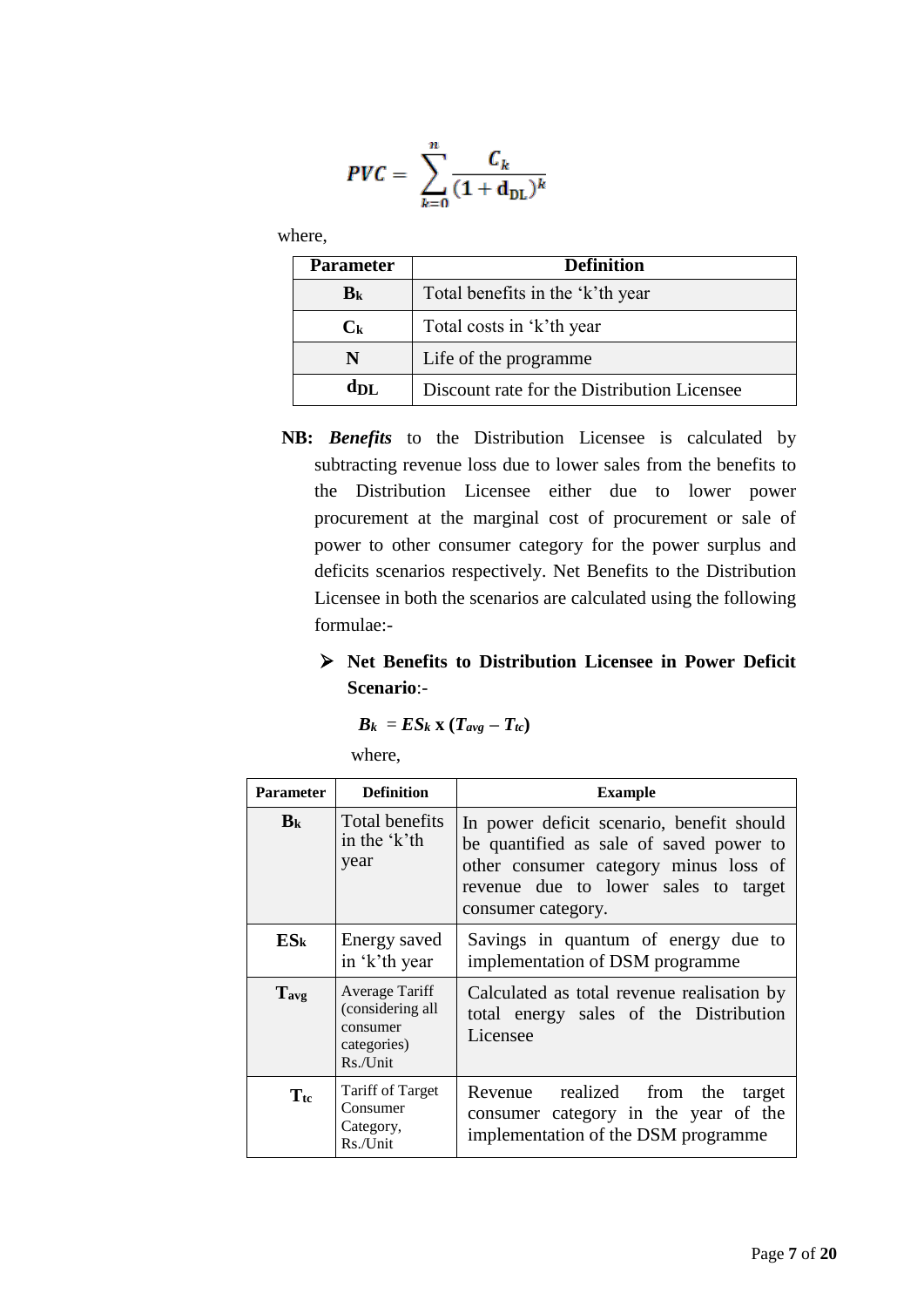## **Net Benefits to Distribution Licensee in Power Surplus Scenario**:-

|        | $B_k = ES_k$ x {(PP <sub>MC</sub> / (1- TD <sub>k</sub> ) - T <sub>tc</sub> } |
|--------|-------------------------------------------------------------------------------|
| Where, |                                                                               |

| <b>Parameter</b> | <b>Definition</b>                                                 | <b>Example</b>                                                                                                                                                                                      |
|------------------|-------------------------------------------------------------------|-----------------------------------------------------------------------------------------------------------------------------------------------------------------------------------------------------|
| B <sub>k</sub>   | Benefits in the<br>'k'th year                                     | In power surplus scenario, benefit should<br>quantified as reduction in power<br>be<br>procurement at the marginal cost minus<br>loss of revenue due to lower sales to target<br>consumer category. |
| $ES_{k}$         | Energy saved<br>in 'k'th year                                     | Savings in quantum of energy due to<br>implementation of DSM programme                                                                                                                              |
| <b>PPMC</b>      | <b>Marginal Cost</b><br>of Power<br>Purchase                      | Weighted average cost of top 10% of<br>actual power procurement<br>by<br>the<br>Distribution Licensee during the previous<br>financial year                                                         |
| TD <sub>k</sub>  | T & D losses<br>in 'k'th year                                     | Latest value of Transmission<br>and<br>Distribution Losses defined as under:<br>$TD_k = \{1 - (1 - Transmission losses) x\}$<br>$(1 - Distribution losses)$                                         |
| $T_{\text{tc}}$  | Average Tariff<br>of Target<br>Consumer<br>Category, Rs./<br>Unit | Revenue realized<br>from the<br>target<br>consumer category in the year of the<br>implementation of the DSM programme                                                                               |

 The CEI greater than one means that the full cost of an investment will be recovered through the benefits.

**(ii)Demand versus Supply Side options or** total cost of DSM programme per unit of energy save**:-**

 This criterion shall be used to assess that DSM programme is cost effective (cheaper alternative) as compared to the supply side principle that total cost incurred for the implementation of DSM programme per unit of energy saved should be lesser than marginal cost of the power purchase by the Distribution Licensee in the year options available to the Distribution Licensee. This is based on the of the implementation of the DSM programme.

 The formula used for calculating cost of DSM programme per unit of energy saved shall be:-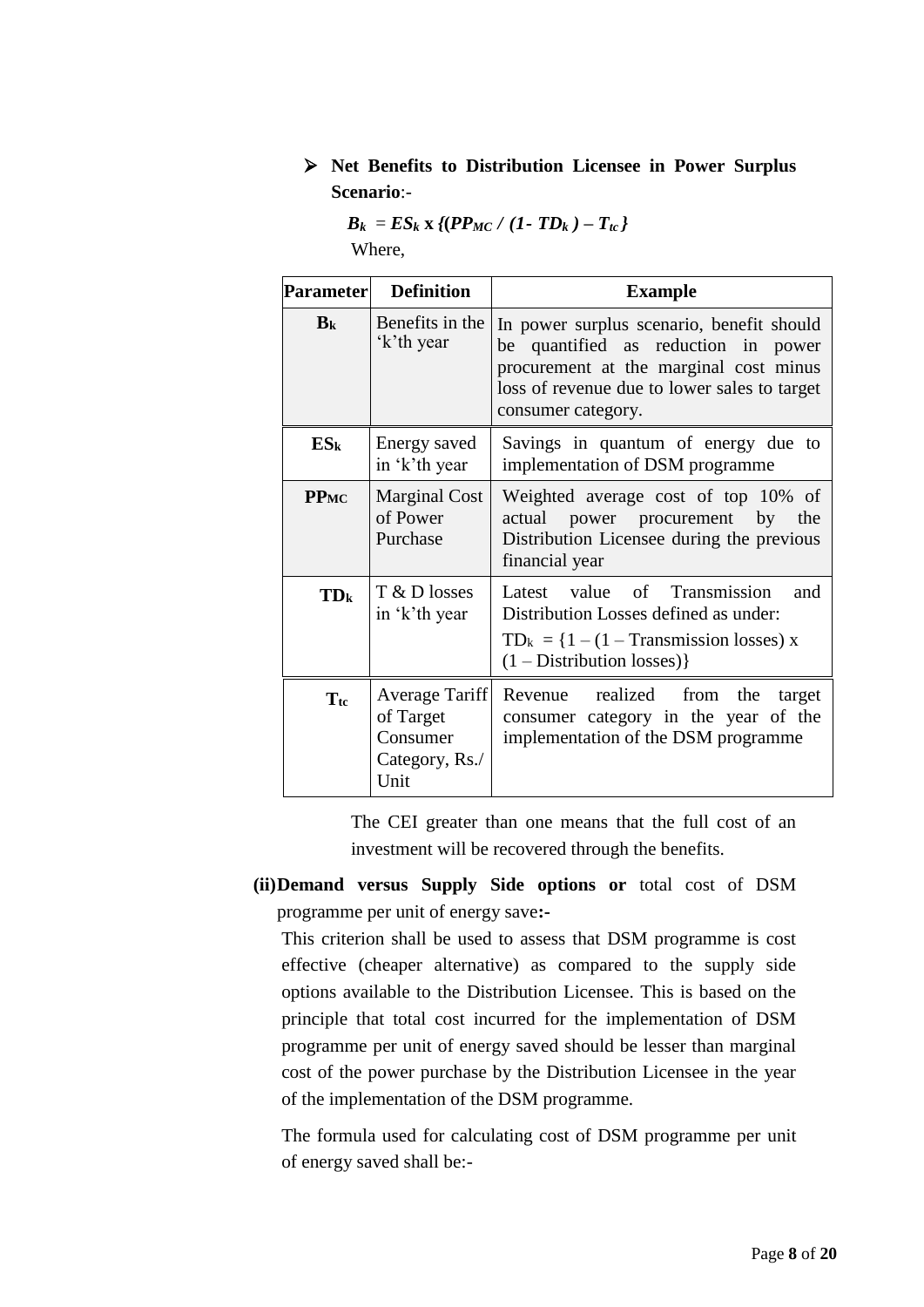Total energy saved during the life of DSM programme

*Or* 

$$
C_{ES} = \frac{\text{PV}(TC_{DSM})}{\sum_{k=0}^{n} ES_K}
$$

$$
\text{PV}(TC_{DSM}) = \sum_{k=0}^{n} \frac{(TC_{DSM})_k}{(1 + d_{DL})^k}
$$

where,

| <b>Parameter</b>         | <b>Definition</b>                                                                                                             | <b>Example</b>                                                                                                                                                                                                                   |
|--------------------------|-------------------------------------------------------------------------------------------------------------------------------|----------------------------------------------------------------------------------------------------------------------------------------------------------------------------------------------------------------------------------|
| $C_{ESk}$                | Present value of total cost<br>of DSM programme per<br>unit of Energy saved during<br>the life of programme $-$ Rs.<br>/ Unit | Total cost incurred for the<br>implementation of DSM<br>programme in order to save<br>per unit of energy                                                                                                                         |
| <b>TC</b> <sub>DSM</sub> | Total cost of DSM<br>programme                                                                                                | It includes all costs such as<br>design and development of<br>programme, purchase and<br>installation of efficient<br>appliance, monitoring and<br>reporting, $E M & V$ , etc.,<br>associated with a particular<br>DSM programme |
| N                        | Life of the programme.                                                                                                        | Life of the programme                                                                                                                                                                                                            |
| $ES_k$                   | <b>Total Energy saved during</b><br>the life of the DSM<br>programme (Units)                                                  | Saving in quantum of<br>energy due to<br>implementation of DSM<br>programme                                                                                                                                                      |
| $d_{\rm DL}$             | Discount rate for the Distribution Licensee                                                                                   |                                                                                                                                                                                                                                  |

### **(b) Criteria for Assessment of DSM Programme from the Perspective of Consumers or Cost of Conserved Energy (CCE):-**

 "Cost of Conserved Energy" (CCE) shall be used to assess the cost effectiveness of DSM programme from the point of view of the participating consumers investing in the programme. CCE shall be the annual energy saved due to adoption of efficient option. The formula used annualised incremental cost of investment in efficient option divided by for calculating cost of conserved energy is:-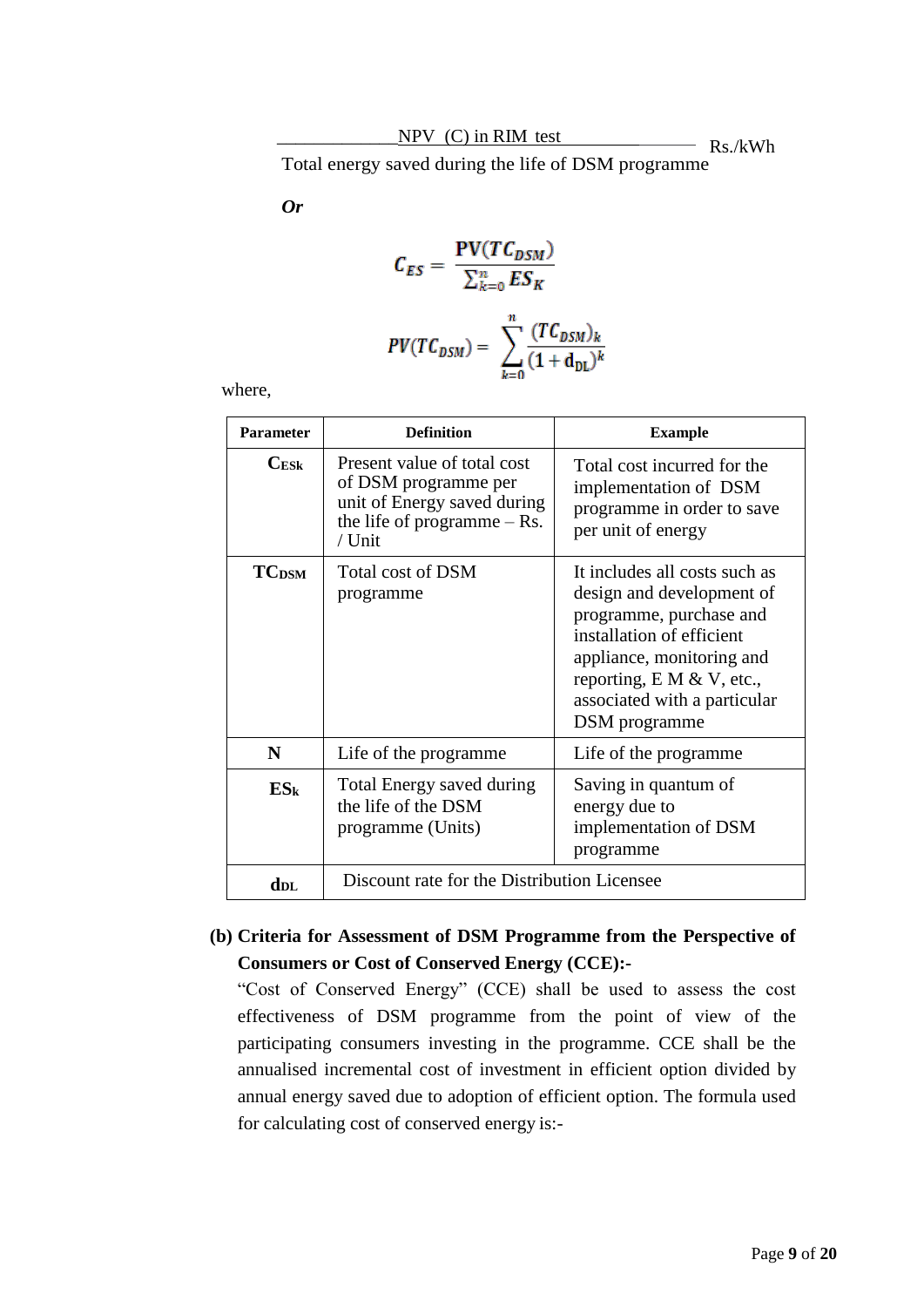$$
CCE = \frac{(PVC_{EE} \times CRF_{EE}) - (PVC_{IE} \times CRF_{IE})}{Annual Energy Saved in kWh}
$$

where,

PVC stands for Present Value of Cost, CRF stands for Capital Recovery Factor, and

$$
PVC = \sum_{k=0}^{n} \frac{c_k}{(1+\mathbf{d_c})^k}
$$

$$
CRF = \frac{[d_c(1+d_c)^n]}{[(1+d_c)^n - 1]}
$$

PVC(EE) = PVC of Energy Efficient option  $PVC(IE) = PVC$  of Energy Inefficient option CRF(EE) = CRF of Energy Efficient option CRF(IE) = CRF of Energy Inefficient option  $C_k$  = Cost of the option borne by consumer in  $k^{th}$  year N = Life of the DSM option  $d_c$  = Discount rate of the consumers

 value equivalent to the initial investment. The CRF is dependent on the The capital recovery factor enables the determination of the annualized equipment life 'n' and the discount rate 'd'.

 If Average Tariff of the target consumer category > CCE, DSM programme of multiple programmes satisfying the above criteria, DSM programme with a bigger difference between the CCE and Average Tariff for that category is considered viable from the point of the participating consumers. In case of consumers shall be given priority.

#### **8. EVALUATION & CRITERIA OF COST-EFFECTIVENESS TESTS**

 the impact of energy efficiency programme and the quantum of the State's potential for energy efficiency resources to be captured. In its simplest form, energy efficiency cost-effectiveness is measured by comparing the benefits of an Evaluating cost-effectiveness of DSM programme is essential to identifying both investment with the costs and cost-effectiveness tests provide information about the impacts of energy efficiency programs from different perspectives.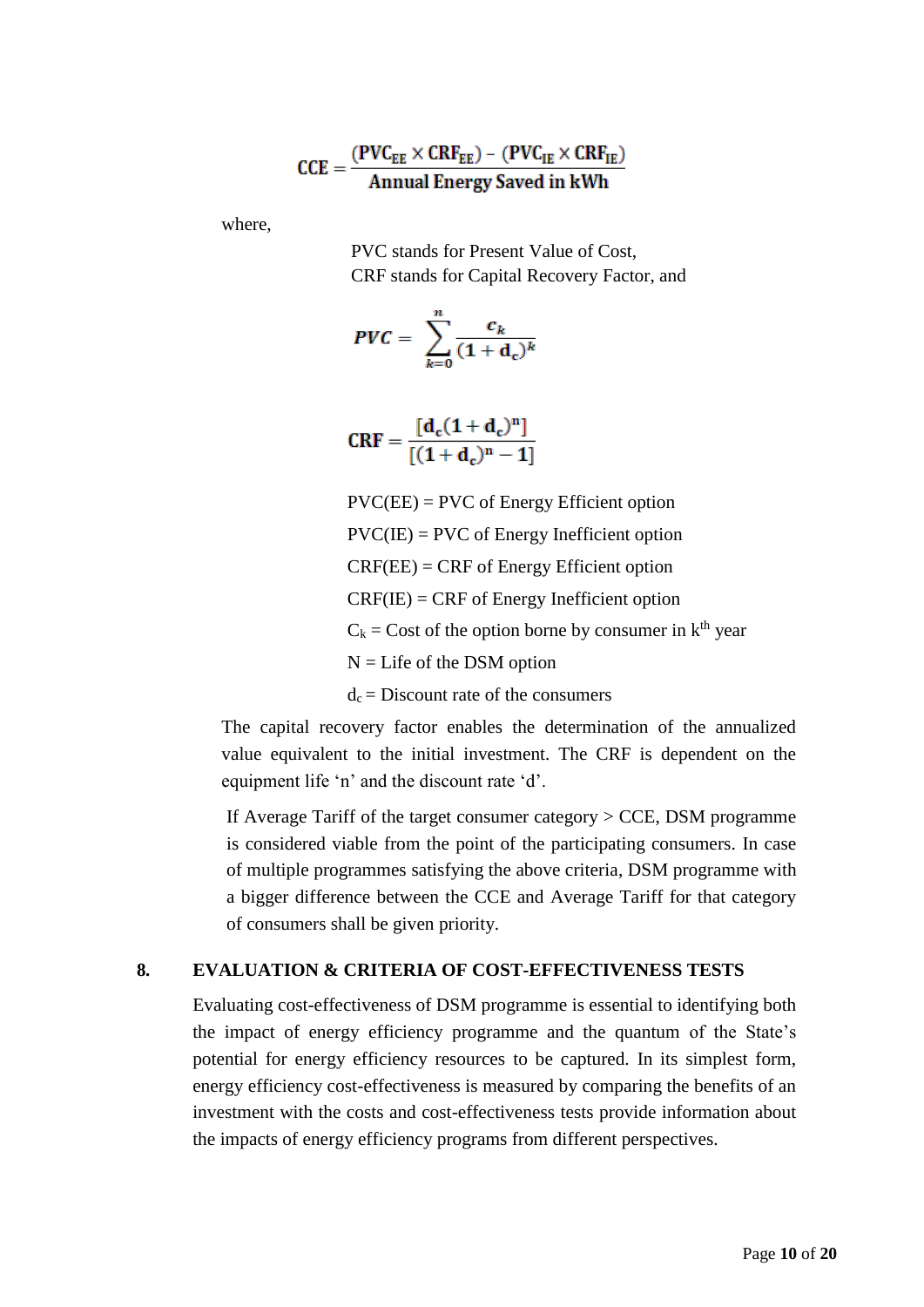The Five Principal Cost-Effectiveness Tests commonly used in assessing the impact of the DSM programme/ measures are Total Resource Cost (TRC) test, Ratepayer-Impact Measure (RIM), Life-cycle revenue impact (LRIRIM), Participant Cost test and Societal Cost test (SCT). The description of each test is given in detail in Para 8.3 below.

#### **8.1 Cost-effectiveness tests criteria**:

 The critical assessment of DSM programmes in Meghalaya will primarily be done through the following cost-effectiveness tests:

- (i) Total Resource Cost (TRC) test;
- (ii) Ratepayer-Impact Measure (RIM), and
- (iii) Life-cycle revenue impact (LRIRIM)

 also be used to assess the DSM programme and their results, even though not Besides, two other tests, namely Participant Cost Test and Societal Test, shall considered as prime factors in the assessment, shall be also submitted along with the results of the three primary tests named above.

- **8.2** Sequential order of the three primary cost-effectiveness tests:
	- (a) TRC shall be the main hurdle test. This test evaluates the Net Present Value (NPV) of the Benefits over the NPV of Costs for the utility and participants.

 DSM programmes that show positive number of NPV of benefits may be considered for further evaluation by RIM test.

 (b) RIM test: This test evaluates the NPV of the Benefits over the Costs for the Ratepayers, or, in other words, the impact through DSM measures on the tariffs.

 DSM Programmes that show positive number of NPV of benefits may be considered for further evaluation by LRIRIM test.

 (c) LRIRIM test: This test evaluates the probable tariff impact due to tariff, whichever is higher, may be selected for implementation with the implementation of the DSM programme(s). If the tariff impact of the Programme is less than Rs. 0.01/kWh or less than 0.1% of the existing approval of the Commission.

#### **8.3 Cost-Effectiveness Tests**

The following is the detailed description of the cost-effectiveness tests: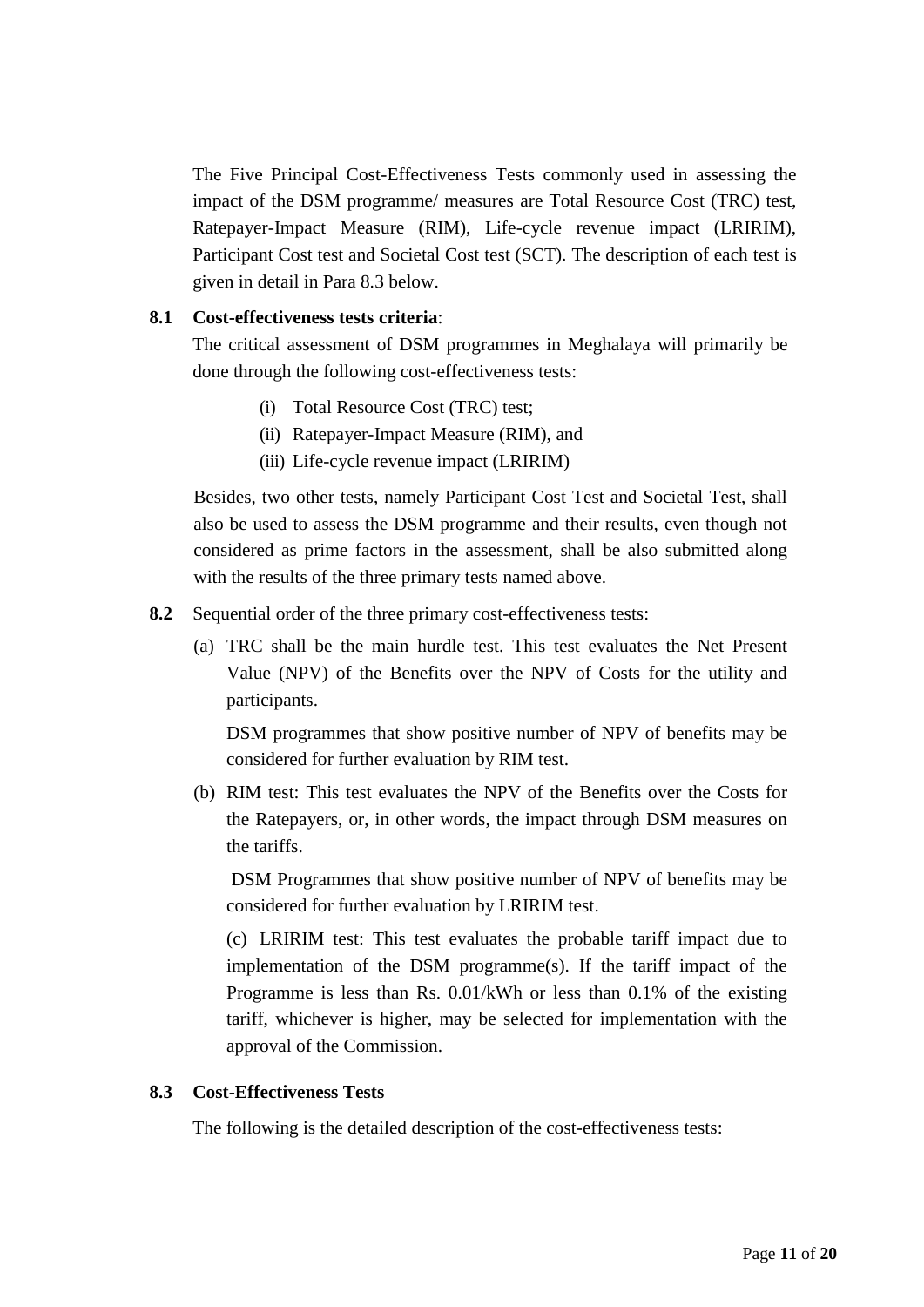#### **8.3.1 Total Resources Cost test (TRC)**

 (a) This test measures the net benefits of a DSM programme from the point of view of the utility and its ratepayers as a whole.

 The net benefits is determined by the difference of the Net Present Value (NPV) of Benefits (B) and Costs (C), i.e.,  $NPV = (B - C)$ , where  $, -$ 

 $B = NPV$  of measure/programme benefits discounted over a specified time period; and

 $C = NPV$  of measure/programme costs discounted over a specified time period.

If the measure/programme benefit in year "t" is say " $B_t$ ", and discounting rate is say "r", the time period for discounting is say "n" years, then B can be expressed as:

$$
\begin{array}{ll}\n\text{n} \\
B = \sum_{t=1}^{\infty} \left[ \frac{B_t}{(1+r)^{t-1}} \right] \quad \text{(equation 1)}\n\end{array}
$$

Similarly, If the measure/ programme cost in year "t" is say " $C_t$ ", and discounting rate is say "r", the time period for discounting is say "n" years, then C can be expressed as:

n  
\n
$$
C = \sum_{t=1}^{n} [(C_t) / (1+r)^{t-1}]
$$
 (equation 2)  
\n $t = 1$ 

- (b) Cost elements for the TRC test shall be determined considering the following:
	- (i) Costs of design, development and implementation of DSM programme'
	- costs appliances/technology or practice, including the applicable taxes, (ii) Capital costs (cost of efficient devices/equipments/ duties and levies);
	- (iii) Installation, trial and commissioning costs associated with the efficient device/ equipment / appliance/practice/technology;
	- (iv) Annual operation and maintenance costs over the life of the measure/ programme;
	- (v) Costs for Monitoring and Reporting;
	- (vi) Evaluation, Measurement and Verification costs;
	- (vii) Communication and Outreach expenses;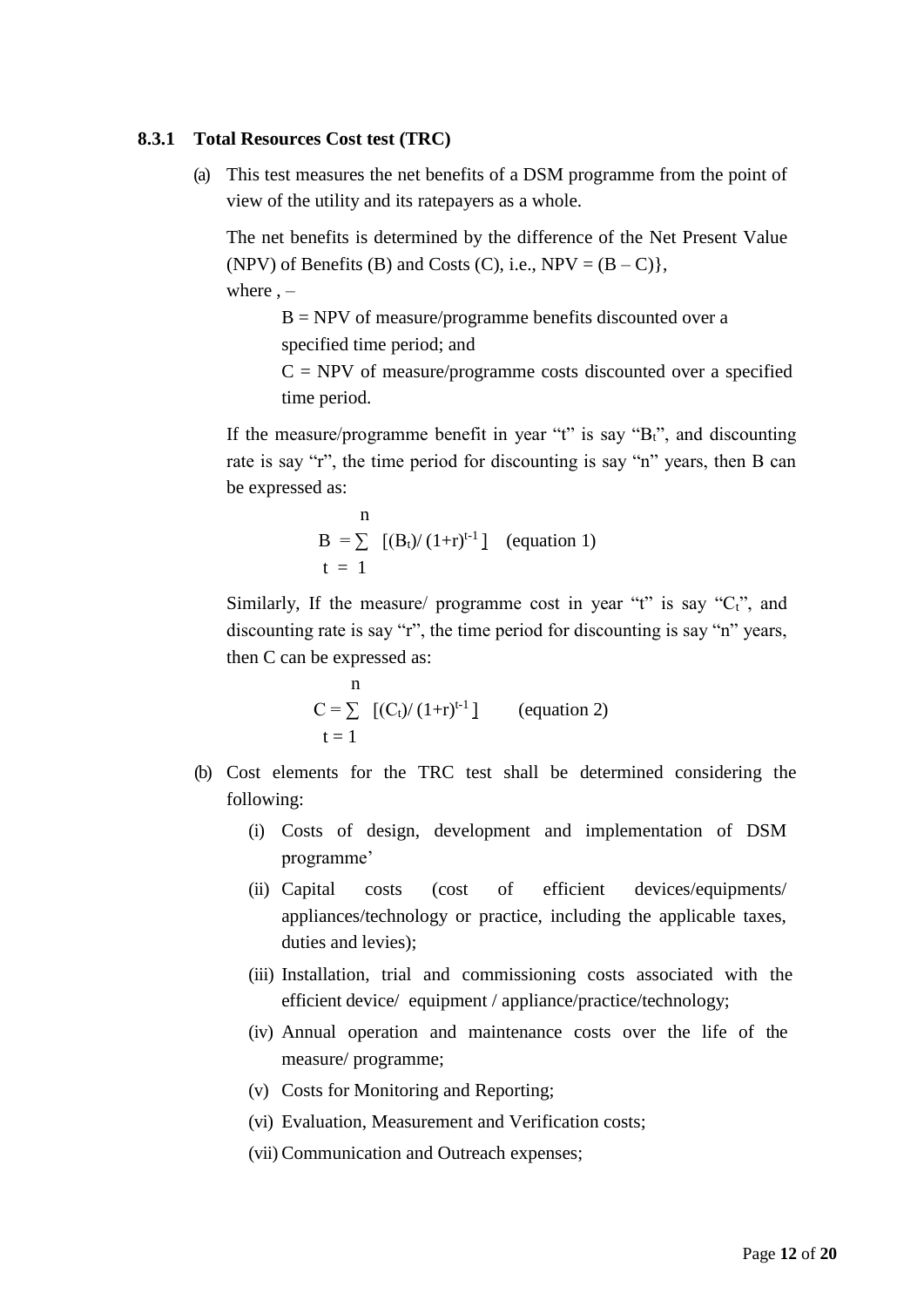(viii) Third Party Contracting;

(ix) Safe disposal costs; etc.

- NB: (i) Tax credits, if any, shall be considered as reduction to the cost and the salvage value of old equipments/devices, etc., if any, shall be considered as a reduction in the cost.
	- technology, etc., that is replaced, the salvage value of these shall (ii) Similarly, if there is old equipment/device/appliance/ be considered as a reduction in the cost.
- kWh shall be calculated on the basis of daily hours of usage of the (c) Benefits from DSM programme/measure through replacement of old equipment/appliances, etc with new efficient ones are 'savings' on energy consumption (kWh) and/or savings in the demand (kW). The savings on equipment/appliances, etc., in a year.

 On the other hand, to arrive at the 'avoided cost benefits' (or the benefit from the 'avoided purchase of power') in respect of the licensee, the participant's savings at the point of use have to be suitably adjusted to account for the system transmission /distribution losses. The benefits have to be evaluated over the period for which the assessment is to be carried out.

- (i) Thus, if savings at point of use in (year "t" are  $\Delta S_t$  expressed in kWh, and if transmission and distribution losses in the same year expressed as percentage are  $TL_t$  and  $DL_t$ , respectively, then, Avoided purchase of power in year "t" (APPt) by the licensee would be =  $\Delta S_t/[(1-TL_t) \times (1-DL_t)]$
- (ii) If, rate of power purchase in year "t", is  $R_t$ , then avoided power purchase cost (APPC<sub>t</sub>) in time "t" would be = APP<sub>t</sub> x R<sub>t</sub>
- NB: Any reduction in "intra-state transmission charges", as a result of reduction in the average co-incident peak demand of the licensee, shall be considered as a "benefit" under this test;
- (d) While calculating energy and demand savings as benefits, year-on-year escalation rate and discount rate shall be as prescribed under Para 8.4(c).
- (e) Both benefits and costs shall be calculated over the "Life" of the technology being deployed. Distribution Licensee shall use the "warrantied" life of the retrofit by the technology provider as it is span of the equipment/appliances. Alternately, "life" as may be defined by important to ensure that the savings considered are realized over the lifethe DSM Consultation Committee shall be used.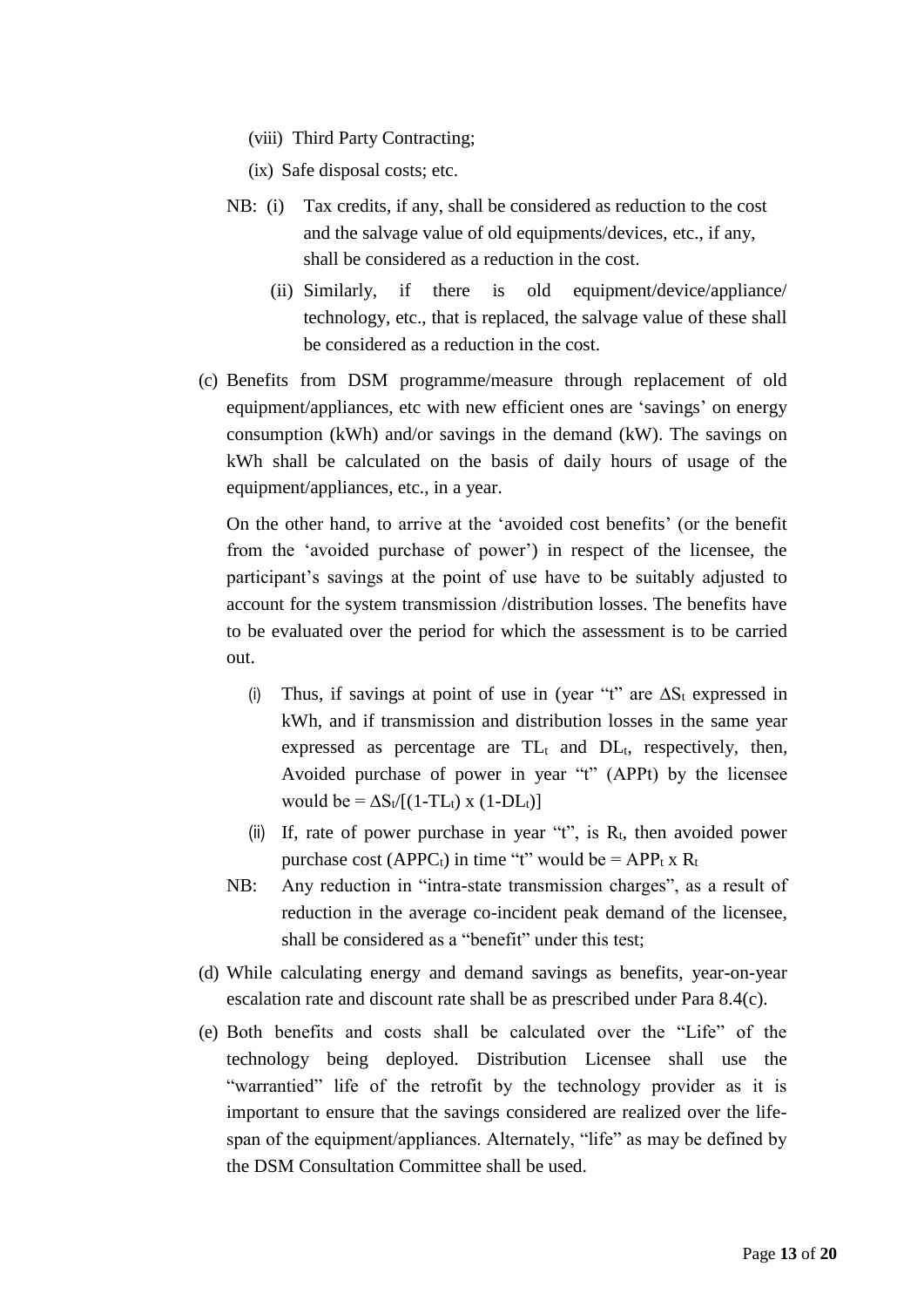#### **8.3.2 Ratepayer Impact Measure test**

 This test measures the impact of DSM programme on utility rates over the lifetime of the programme.

 As energy efficiency measures could result in reduced energy sales, and therefore revenue loss, the likely impact on the utility is an upward pressure on the downward pressure from reduced utility system costs, the rates will increase, retail rates to recover the revenue loss. If this upward pressure on rates exceeds and vice versa.

- (a) Cost elements mentioned below shall be used in "equation 2" in Para 8.3.1 (a) above:-
	- (i) The cost of efficient devices/equipments/appliances/ technologies or practices, including the applicable taxes, duties, levies, etc. paid for by the licensee or to the extent paid for by the licensee;
	- (ii) Installation, trial and commissioning costs associated with efficient devices/ equipments/ appliances/ technologies/ practices paid by the licensee or to the extent paid by the licensee;
	- (iii) Yearly operation and maintenance costs over the life of the measure/programme paid for by the licensee or to the extent paid for by the licensee;
	- (iv) Old inefficient equipment removal and safe disposal costs (if the DSM measure/programme involves replacement or retrofitting) paid for by the licensee or to the extent paid for by the licensee;
	- (v) Programme administration, monitoring and evaluation costs paid for by the licensee or to the extent paid for by the licensee;
	- (vi) Programme marketing costs, including incentives, if any, paid by the licensee or to the extent paid for by the licensee;
	- (vii) Decrease in licensee revenues due to the DSM programme.
- (b) Benefits of the DSM programme shall be calculated as "Avoided Cost of Power Purchase".
	- (i) If savings due to a DSM programme/measure at point of use in year the Avoided purchase of power in year "t" (APPt) by the licensee "t" are ∆St, and if transmission and distribution losses in the same year are  $TL_t$  and  $DL_t$ , expressed as a percentage, respectively, would be =  $\Delta S_t/[(1-TL_t) \times (1-DL_t)]$
	- (ii) If, rate of power purchase in year "t", is  $R_t$ , then avoided power purchase cost (APPC<sub>t</sub>) in year "t" would be = APP<sub>t</sub> x R<sub>t</sub>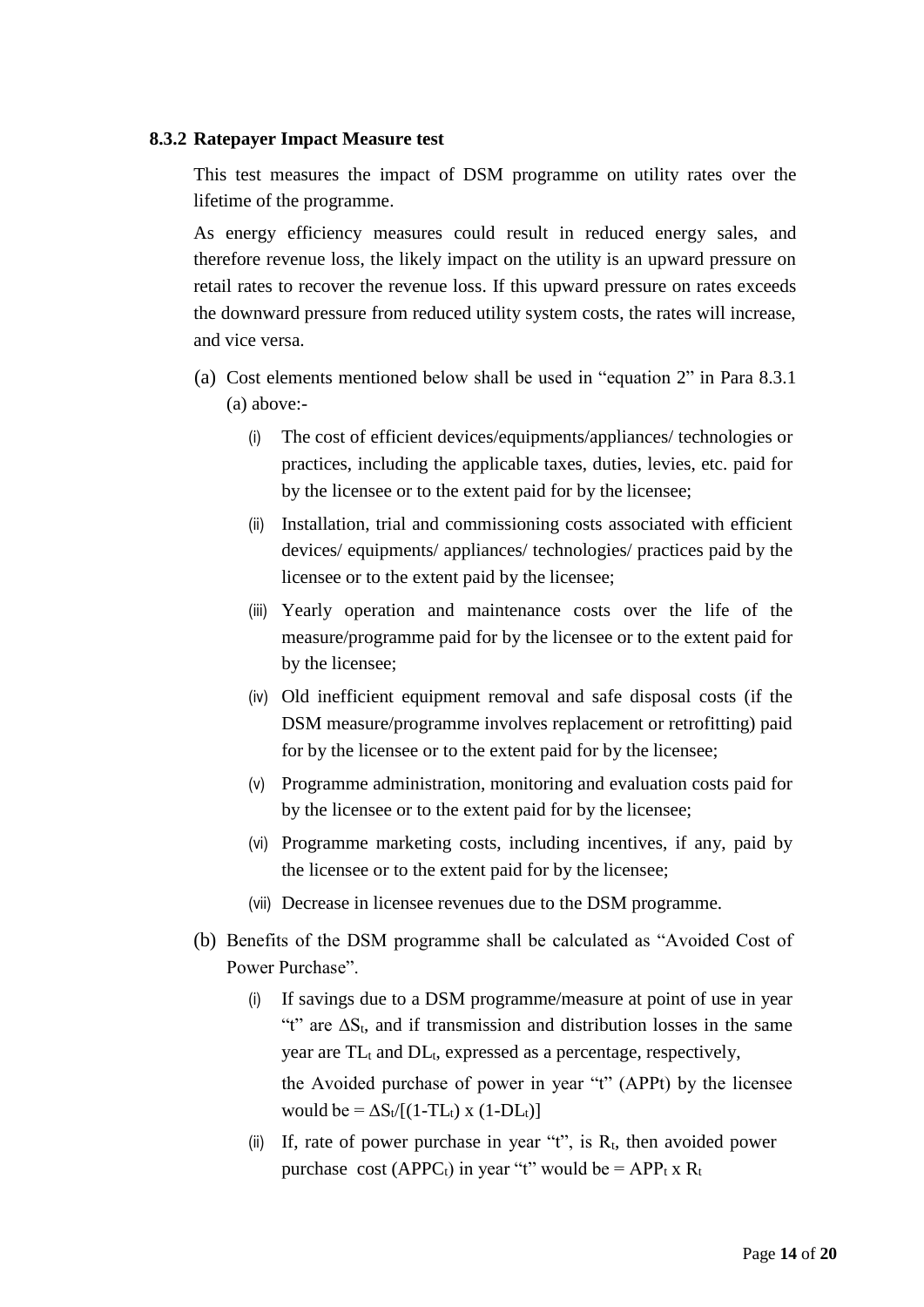- (c) Any reduction in "intra-state transmission charges", as a result of reduction in the average co-incident peak demand of the licensee, shall be considered as a "benefit" under this test.
- (d) While calculating energy and demand savings as benefits, year-on-year escalation rate shall be as ;
- (e) Benefits and costs shall be calculated over the "Life" of the technology being deployed.
- (f) Distribution Licensee shall use the "warrantied" life of the retrofit by the "life" as may be defined by the DSM Consultation Committee shall be technology provider as it is important to ensure that the savings considered are realized over the life-span of the equipment/appliances. Alternately, used.

#### **8.3.3 Life-cycle Revenue Impact – LRIRIM test**

- (a) LRIRIM test shall be conducted using same data used for calculating the RIM test described in Para 8.3.2 above;
- (b) The difference between NPV of Cost and NPV of Benefits shall be divided by the total utility kWh sales to determine the rate impact on the nonparticipants;
- (c) If the tariff impact is likely to be less than Rs.  $0.01/kWh$  or less than  $0.1\%$  of the existing tariff, whichever is higher, the DSM programme is considered to be a fit case for implementation.

#### **8.3.4 Participant Cost Test (PCT)**

This test measures the costs and benefits from the perspective of participating consumers in a DSM measures/ programme. Costs and benefits taken into account for this test are given in detail here under:

(a) Cost component of PC test:

 The costs in this test are the programme costs paid by the participant. In addition, any increase in electricity bill of the participant as a result of the DSM programme is also to be considered as costs under this test. Thus the "Cost" elements usually associated with this test are:

- (i) The cost of efficient device/equipment/appliance/ technology or practice, including the applicable taxes, duties, levies, etc. paid for or to the extent paid for by the participant;
- (ii) Installation, trial and commissioning costs associated with efficient device/equipment / appliance/practice/technology paid or to the extent paid by the participant;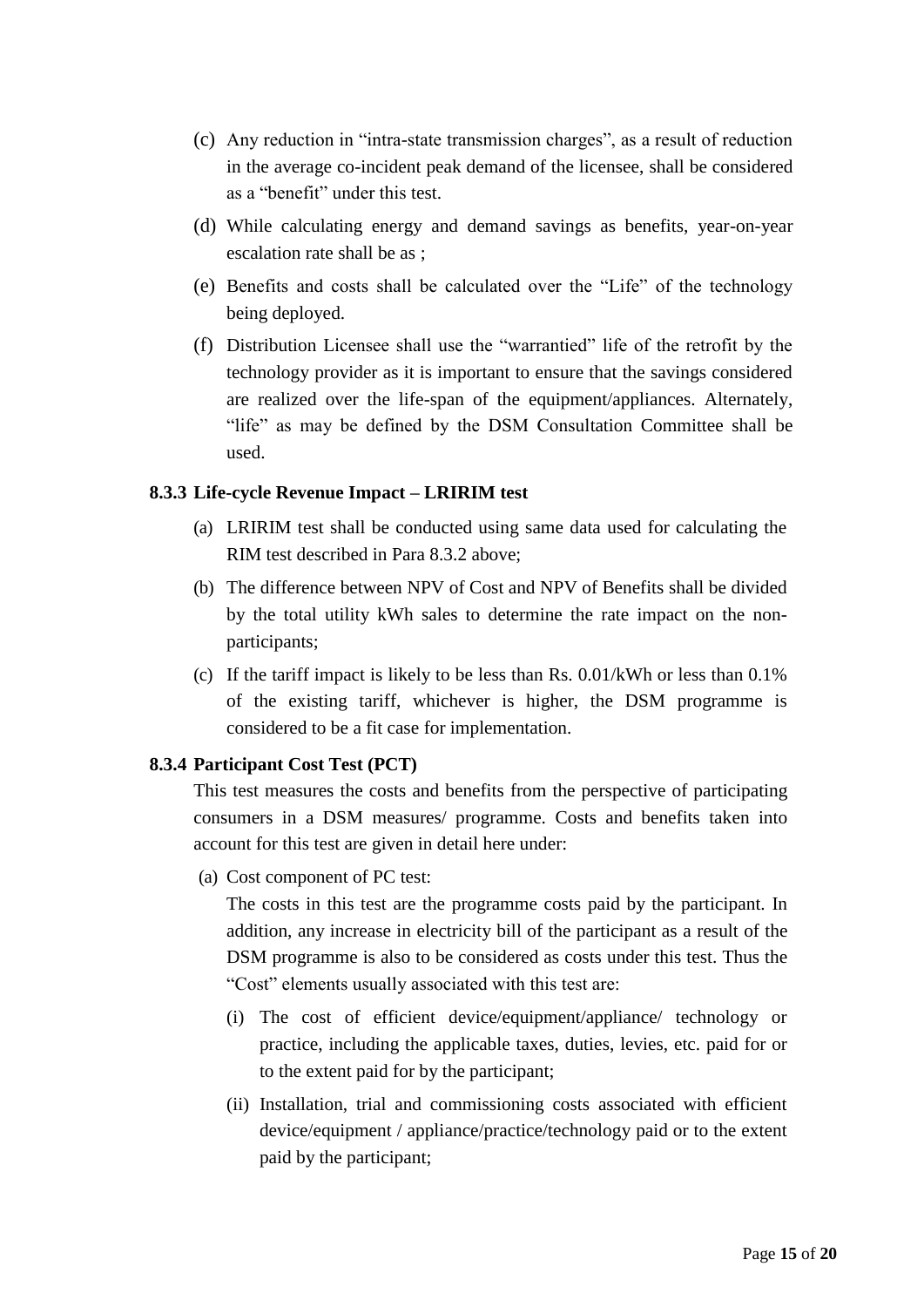- (iii) Annual operation and maintenance costs over the life of the measure/programme paid for or to the extent paid for by the participant;
- (iv) Old inefficient equipment removal costs (if the DSM measure/programme involves replacement or retrofitting) paid for or to the extent paid for by the participant;
- (v) Programme administration, monitoring an evaluation costs paid for or to the extent paid for by the participant;
- (vi) Programme marketing costs, including incentives, if any, paid or to the extent paid for by the participant;
- (vii)Increase in participant electricity bill due to the DSM programme;
- (viii) If there is old equipment/device / appliance / technology etc. that is being replaced; the salvage value of this old equipment or device is considered as a reduction in the cost;
- (ix) Similarly, if there is tax credit or incentive offered to the consumer the same shall be treated as reduction in cost.
- (x) Discount Rate and Escalation Rates shall be as prescribed under Para 8.4(b).
- bills, tax credit received by the consumer, and incentives received by the (b) Benefits**:** Benefits under this test are the reduction in consumer's electricity consumer.
- (c) Test Results**:** The NPV will be used as the primary evaluation criterion. An NPV value of zero or above will indicate that PCT test has been passed. It would also mean that the DSM programme is beneficial for an "average" will indicate that the DSM measure/programme being evaluated for PCT participating consumer. On the other hand, an NPV value of less than zero has failed the PCT, i.e. participation in a DSM programme is not beneficial for the consumer.

 under this test. Thus the benefit side of the DSM programme can be boosted by offering incentives or tax credits or by offering larger tax values, the PCT test can help identify the threshold level of tax credit/incentive that would need to be offered to make the DSM Tax credits and incentives appear on the benefit side of the NPV equation credits or incentives. For DSM programmes that show negative NPV programme beneficial from participant perspective. Such threshold value will be the tax credit/incentive values for which NPV is zero.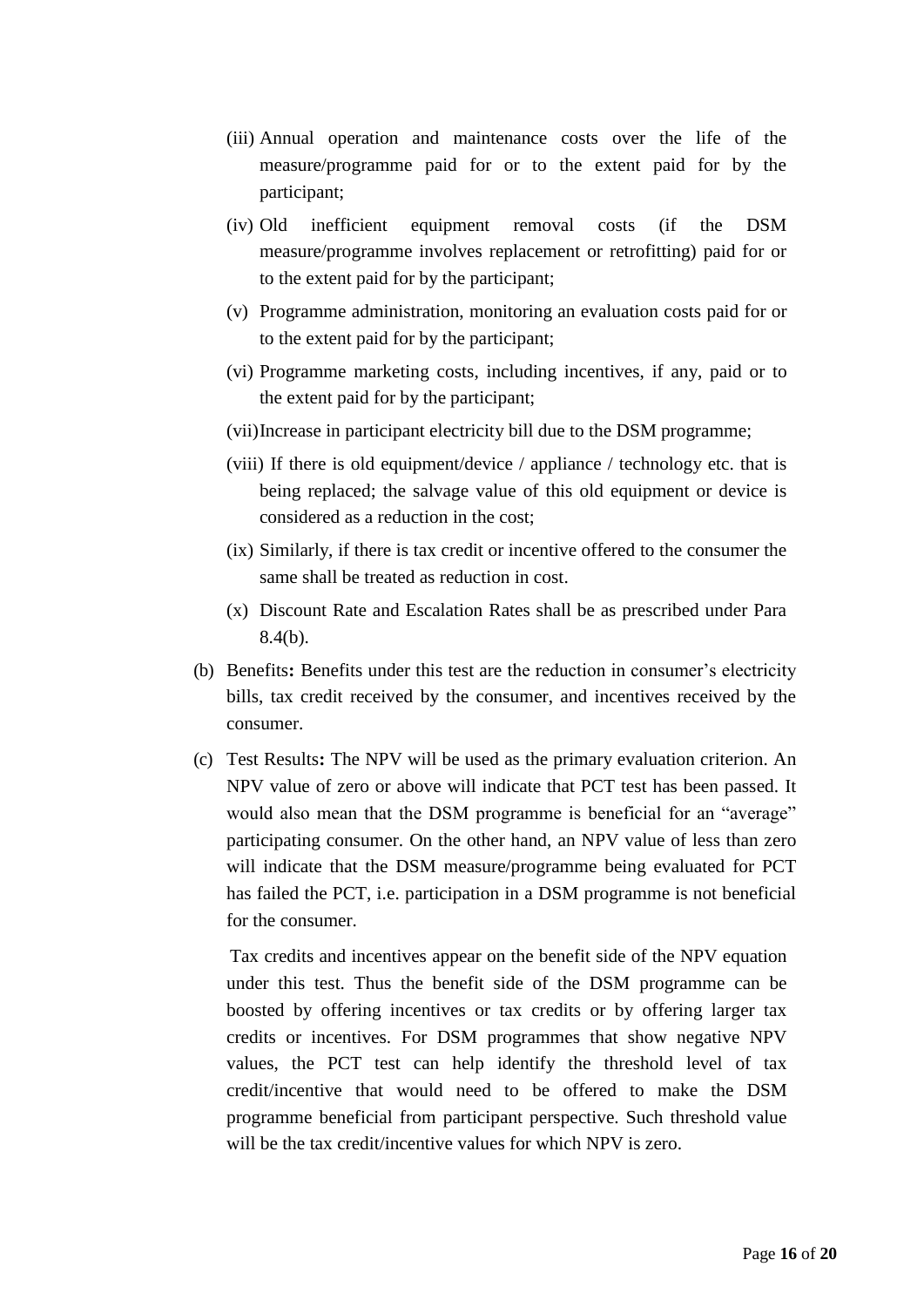also be conducted in order to understand the level of influence of each Ideally, sensitivity analysis with respect to various assumptions should assumption on the NPV value.

#### **8.3.5 Societal Cost (SC) Test**

 However, it goes beyond the TRC test in that it also attempts to quantify the Societal Cost Test is structurally similar to the Total Resource Cost Test. change in the total resource costs to society as a whole.

Societal Test differs from the TRC Test in the following ways:

- (i) The value of power purchase rate will be the "social cost of power" which could be considered as the price the consumers are willing to pay for power. In the Indian context, cost of diesel generation can be used as a proxy for consumers' willingness to pay for power, and the social cost of power can be taken as cost of diesel generation. For the purposes of this test, diesel generation cost shall be considered as determined under Para 8.4(a);
- (ii) Since taxes, duties, levies, tax credits etc. are treated as a transfer payment in the Societal Test, they should be excluded from the calculations;
- (iii) The discount rate for SCT shall be as prescribed under Para 8.4(b);
- place as an effect of implementing a DSM measure should be considered (iv) Certain indirect benefits such as reduction in greenhouse gases that takes while calculating SCT.

#### **8.3.6 Correction factors for power shortage situations**

- have to be substantiated by data on the hours of usage in pre and post-(i) Cost Effectiveness tests when applied in the power shortage situations will DSM programme implementation for the end-uses that are retrofitted or changed or installed newly.
- (ii) Measurement and verification process should take into account the power shortage situations besides the actual number of hours of usage postimplementation of DSM.

#### **8.4 Preset values of key inputs to be used in the tests**

 The prescribed default input values of Avoided costs of power purchase, Discount rates and escalation rates for each test are as under:-

(a) Avoided costs of power purchase –

for TRC, RIM and  $PCT - it$  shall be equivalent to the top 10% of the marginal cost of power purchase by the Distribution Licensee during the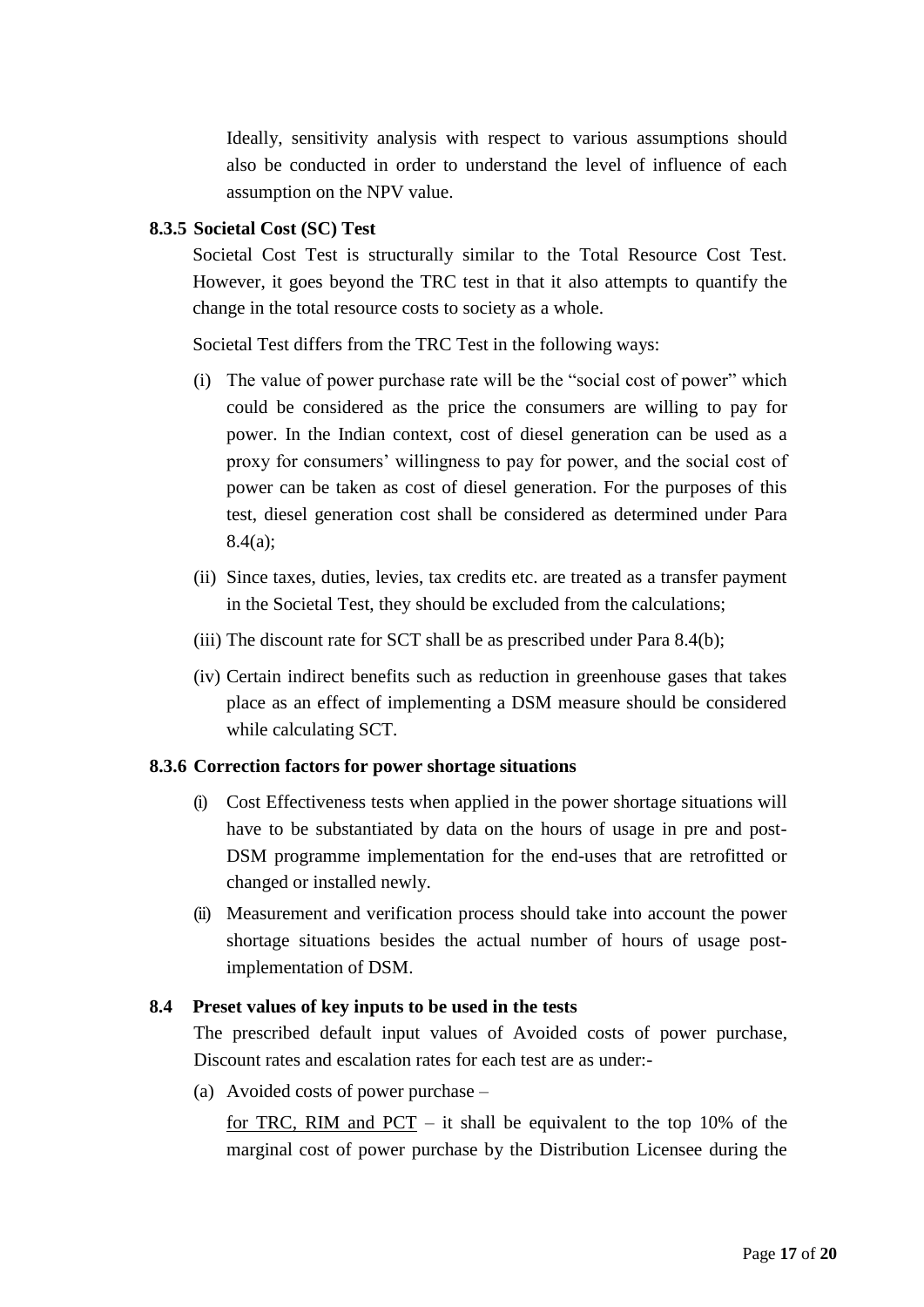previous financial year, arrived at on the basis of weighted Average of values arranged in descending order;

for  $SCT$  – it shall be equivalent to the cost of electricity generation by diesel or any other parameter as may be defined by the Commission;

(b) Discount rates  $-$ 

 for PCT for Consumers – it shall be equivalent to the lending rate of the State Bank of India;

 for TRC and RIM tests for Distribution Licensee – it shall be equivalent to its "Weighted a\Average Cost of Capital"

 for SCT – as this may differ from case to case, it shall be calculated on the methodology/ value declared by the Commission/Department of the State Government /Government of India.

- (c) Escalation rates for power sales, avoided cost of purchase shall be at the rate as approved in the tariff order of the Commission.
- (d) The Commission may revise the above preset values as and when deemed necessary.

## **9 CRITERIA FOR APPROVAL OF DSM PROGRAMME & GENERAL COSTS**

#### **1) Criteria for Approval of DSM Programme Costs**

- a) Where the DSM Programme costs are to be borne by Distribution Licensee:
	- CEI should be greater than one, and
	- Total cost of implementation of DSM programme per unit of energy saved should be less than marginal cost of power procurement by the Distribution Licensee in the year of implementation of the DSM programme.

 In case of limited resources available with the Distribution Licensee, programmes with higher CEI should be given priority over those programmes with lower CEI.

- b) Where DSM Programme Costs are to be borne by Consumers:
	- CCE should be less than average tariff paid by that particular consumer category, and
	- Total cost of implementation of DSM programme per unit of energy saved should be less than marginal cost of power procurement by the Distribution Licensee in the year of implementation of the DSM programme;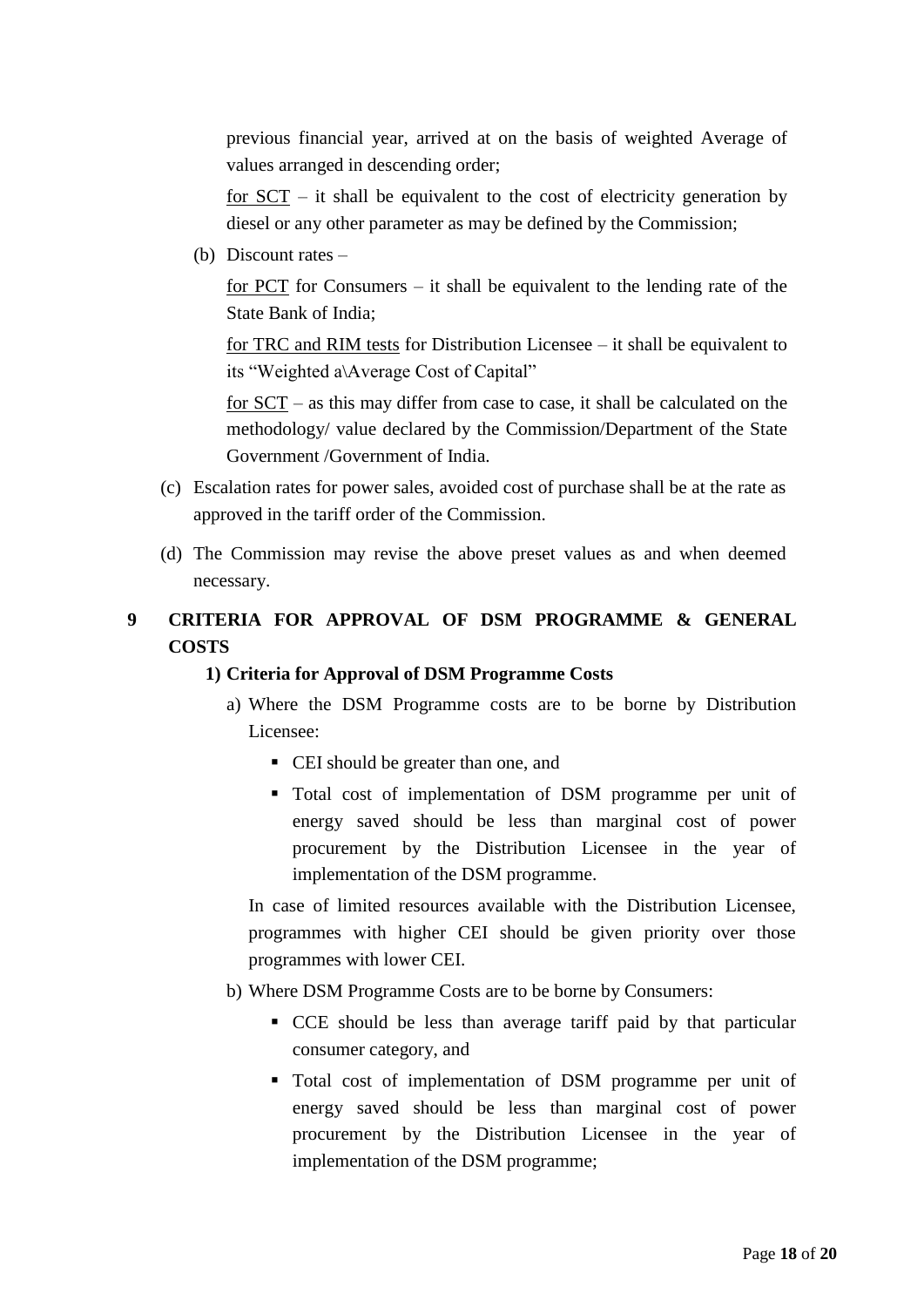In case of multiple programmes satisfying above criteria and limited with bigger difference between CCE and Average Tariff should be given resources available with Distribution Licensee, those DSM programmes priority.

- c) Where DSM Programme Costs are shared between Distribution Licensee and Consumers:
	- CEI should be greater than one,
	- CCE should be less than average tariff paid by that particular consumer category, and
	- Total cost of DSM programme per unit of energy saved should be less than marginal cost of power procurement by the Distribution Licensee in the year of implementation of the DSM programme.

 In case of multiple programmes satisfying all the three criteria above, priority should be given to DSM programmes with bigger difference between CCE and Average Tariff.

- d) Where DSM Programme Costs are to be borne by Government/ Funding Agency and Distribution Licensee
	- CEI should be greater than one, and
	- Total cost of DSM programme per unit of energy saved should be less than marginal cost of power procurement by the Distribution Licensee in the year of implementation of the DSM programme.

 Irrespective of the cost incurred by the Government or any other funding agency, regulatory approval shall be required only for the costs proposed to be incurred by the Distribution Licensee.

- e) Where DSM Programme Costs are to be borne by Government/ Funding Agency and Consumers
	- CCE should be less than average tariff paid by that particular consumer category; and
	- Total cost of implementation of DSM programme per unit of energy saved should be less than marginal cost of power procurement by the Distribution Licensee in the year of implementation of the DSM programme;

 Irrespective of the cost incurred by the Government of any other funding agency, regulatory approval shall be required only for the costs proposed to be incurred by the consumer.